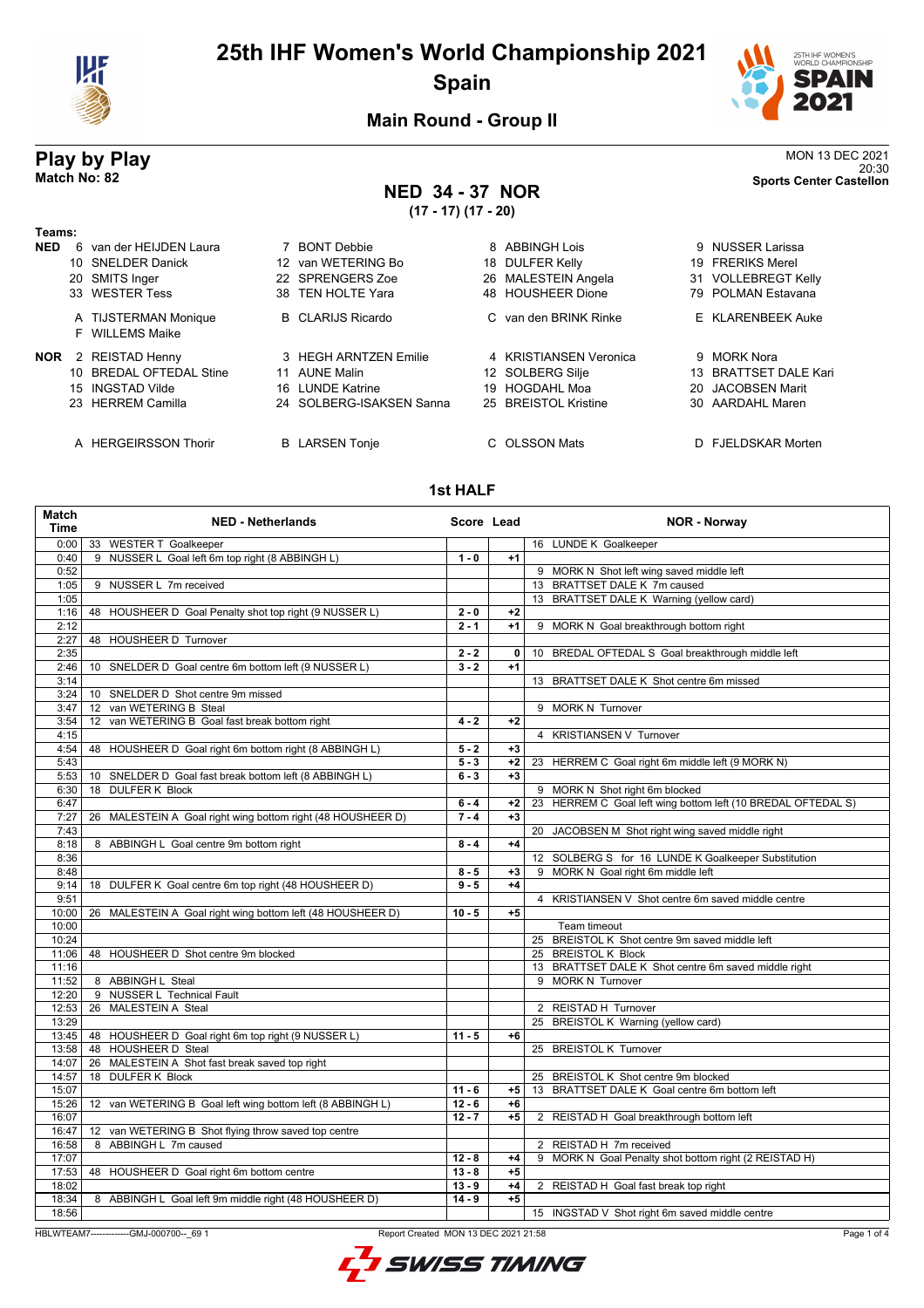



20:30 **Match No: 82 Sports Center Castellon**

### **Main Round - Group II**

## **Play by Play**<br>MON 13 DEC 2021<br>Sports Center Castellon<br>Sports Center Castellon

#### **NED 34 - 37 NOR (17 - 17) (17 - 20)**

#### **1st HALF**

| <b>Match</b><br><b>Time</b> | <b>NED - Netherlands</b>                                           | Score Lead |      | <b>NOR - Norway</b>                                       |
|-----------------------------|--------------------------------------------------------------------|------------|------|-----------------------------------------------------------|
| 19:20                       |                                                                    | $14 - 10$  | $+4$ | 11 AUNE M Goal right wing top left (9 MORK N)             |
| 19:55                       | BONT D Shot right wing saved middle right                          |            |      |                                                           |
| 20:38                       |                                                                    | $14 - 11$  | $+3$ | 9 MORK N Goal breakthrough bottom right                   |
| 20:46                       | SNELDER D Goal left 6m bottom left (9 NUSSER L)<br>10 <sup>1</sup> | $15 - 11$  | $+4$ |                                                           |
| 21:09                       |                                                                    |            |      | 2 REISTAD H Shot centre 6m saved top centre               |
| 21:16                       |                                                                    | $15 - 12$  | $+3$ | 23 HERREM C Goal left wing middle left                    |
| 21:57                       | POLMAN E 7m received<br>79                                         |            |      | 15 INGSTAD V 7m caused                                    |
| 22:11                       | HOUSHEER D Goal Penalty shot top left (79 POLMAN E)<br>48          | $16 - 12$  | $+4$ |                                                           |
| 23:24                       |                                                                    | $16 - 13$  | $+3$ | 15 INGSTAD V Goal left 6m bottom left (3 HEGH ARNTZEN E)  |
| 23:51                       | 8 ABBINGH L Shot left 6m saved middle right                        |            |      |                                                           |
| 24:24                       | 8 ABBINGH L 7m caused                                              |            |      | 9 MORK N 7m received                                      |
| 24:29                       | TEN HOLTE Y for 33 WESTER T Goalkeeper Substitution<br>38          |            |      |                                                           |
| 24:34                       |                                                                    | $16 - 14$  | $+2$ | 2 REISTAD H Goal Penalty shot bottom right (9 MORK N)     |
| 25:22                       | Team timeout                                                       |            |      |                                                           |
| 25:29                       | WESTER T for 38 TEN HOLTE Y Goalkeeper Substitution<br>33          |            |      |                                                           |
| 25:37                       | <b>HOUSHEER D Technical Fault</b><br>48                            |            |      |                                                           |
| 26:10                       |                                                                    | $16 - 15$  | $+1$ | 23 HERREM C Goal left wing bottom left (3 HEGH ARNTZEN E) |
| 27:02                       | 8 ABBINGH L Goal right 9m top left                                 | $17 - 15$  | $+2$ |                                                           |
| 27:32                       |                                                                    | $17 - 16$  | $+1$ | 2 REISTAD H Goal left 9m bottom left                      |
| 28:10                       | SNELDER D Shot left 6m saved top left<br>10 <sup>1</sup>           |            |      |                                                           |
| 28:36                       | DULFER K 7m caused<br>18                                           |            |      | 9 MORK N 7m received                                      |
| 28:36                       | DULFER K 2-minutes suspension<br>18                                |            |      |                                                           |
| 28:36                       |                                                                    | $17 - 17$  | 0    | 2 REISTAD H Goal Penalty shot bottom right (9 MORK N)     |
| 28:50                       | POLMAN E for 33 WESTER T Empty goal<br>79                          |            |      |                                                           |
| 29:28                       | 33 WESTER T for 7 BONT D Goalkeeper back                           |            |      |                                                           |
| 29:30                       | 8 ABBINGH L Shot left 9m saved bottom left                         |            |      |                                                           |
| 29:50                       |                                                                    |            |      | <b>MORK N Turnover</b><br>9                               |
| 30:00                       | 48 HOUSHEER D Shot right 9m blocked                                |            |      | 23 HERREM C Block                                         |

#### **2nd HALF**

| <b>Match</b><br><b>Time</b> | <b>NED - Netherlands</b>                                  | Score Lead                           |      | <b>NOR - Norway</b>                                     |
|-----------------------------|-----------------------------------------------------------|--------------------------------------|------|---------------------------------------------------------|
| 30:00                       | 33 WESTER T Goalkeeper                                    |                                      |      | 12 SOLBERG S Goalkeeper                                 |
| 30:31                       |                                                           |                                      |      | 9 MORK N Shot centre 6m saved bottom centre             |
| 31:16                       | 9 NUSSER L 7m received                                    |                                      |      | 3 HEGH ARNTZEN E 7m caused                              |
| 31:25                       | 48 HOUSHEER D Goal Penalty shot bottom right (9 NUSSER L) | $18 - 17$                            | $+1$ |                                                         |
| 32:00                       |                                                           | $18 - 18$                            | 0    | 11 AUNE M Goal right wing bottom centre (9 MORK N)      |
| 32:47                       | 9 NUSSER L Technical Fault                                |                                      |      |                                                         |
| 32:56                       |                                                           |                                      |      | 12 SOLBERG S Shot centre 9m saved middle centre         |
| 33:33                       | 48 HOUSHEER D Shot right 9m saved bottom left             |                                      |      |                                                         |
| 34:21                       |                                                           | $18 - 19$                            | -1   | 2 REISTAD H Goal left 9m bottom right                   |
| 35:19                       | 9 NUSSER L Shot right 9m saved middle right               |                                      |      |                                                         |
| 35:38                       | 9 NUSSER L Turnover                                       |                                      |      |                                                         |
| 35:43                       |                                                           | $18 - 20$                            | $-2$ | 2 REISTAD H Goal fast break top left (3 HEGH ARNTZEN E) |
| 35:43                       | 48 HOUSHEER D 2-minutes suspension                        |                                      |      |                                                         |
| 35:47                       | 6 van der HEIJDEN L for 33 WESTER T Empty goal            |                                      |      |                                                         |
| 36:16                       | 6 van der HEIJDEN L Goal breakthrough bottom right        | $19 - 20$                            | $-1$ |                                                         |
| 36:21                       | 33 WESTER T for 12 van WETERING B Goalkeeper back         |                                      |      |                                                         |
| 36:47                       |                                                           | $19 - 21$                            | $-2$ | 11 AUNE M Goal right wing bottom centre (9 MORK N)      |
| 37:21                       | 8 ABBINGH L for 33 WESTER T Empty goal                    |                                      |      |                                                         |
| 37:24                       | 12 van WETERING B Turnover                                |                                      |      |                                                         |
| 37:30                       |                                                           |                                      |      | 23 HERREM C Shot empty goal post                        |
|                             | 37:30   33 WESTER T for 9 NUSSER L Goalkeeper back        |                                      |      |                                                         |
| 37:35                       | 9 NUSSER L for 33 WESTER T Empty goal                     |                                      |      |                                                         |
| 38:10                       | 12 van WETERING B Shot left wing saved bottom centre      |                                      |      |                                                         |
| 38:18                       |                                                           | $19 - 22$                            | $-3$ | 2 REISTAD H Goal breakthrough middle right              |
| 39:00                       | 20 SMITS I Goal left 6m bottom right (8 ABBINGH L)        | $20 - 22$                            | $-2$ |                                                         |
| 39:03                       | 33 WESTER T for 8 ABBINGH L Goalkeeper back               |                                      |      |                                                         |
| 39:33                       |                                                           |                                      |      | 9 MORK N Turnover                                       |
| 39:44                       | 8 ABBINGH L for 33 WESTER T Empty goal                    |                                      |      |                                                         |
| 40:03                       | 33 WESTER T for 20 SMITS I Goalkeeper back                |                                      |      |                                                         |
| 40:11                       | 6 van der HEIJDEN L Shot right wing saved middle centre   |                                      |      |                                                         |
| 40:25                       | SMITS I for 33 WESTER T Empty goal<br>20                  |                                      |      |                                                         |
| 40:25                       |                                                           | $20 - 23$                            | $-3$ | 23 HERREM C Goal fast break bottom left (12 SOLBERG S)  |
| 40:48                       | 8 ABBINGH L Turnover                                      |                                      |      | 23 HERREM C Steal                                       |
| 40:56                       |                                                           | $20 - 24$                            | $-4$ | 23 HERREM C Goal empty goal bottom centre               |
| 40:58                       | 33 WESTER T for 18 DULFER K Goalkeeper back               |                                      |      |                                                         |
| 40:58                       | Team timeout                                              |                                      |      |                                                         |
|                             | HBLWTEAM7--------------GMJ-000700-- 69 1                  | Report Created MON 13 DEC 2021 21:58 |      | Page 2 of                                               |

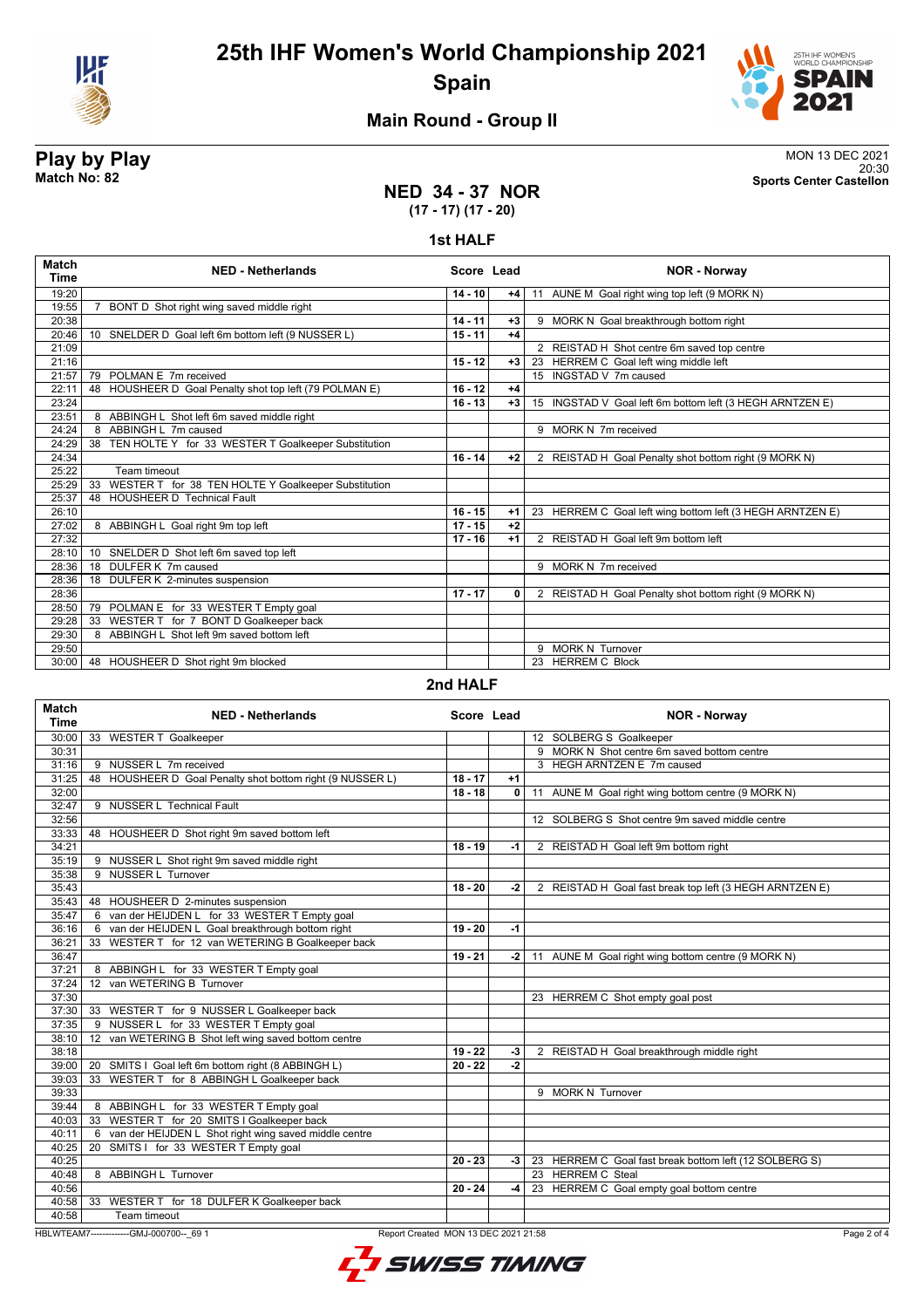



### **Main Round - Group II**

**NED 34 - 37 NOR**

**Play by Play**<br>MON 13 DEC 2021<br>Sports Center Castellon<br>Sports Center Castellon 20:30 **Match No: 82 Sports Center Castellon**

## **(17 - 17) (17 - 20)**

**2nd HALF**

| Match<br>Time  | <b>NED - Netherlands</b>                                                                    | Score Lead             |                | <b>NOR - Norway</b>                                                                 |
|----------------|---------------------------------------------------------------------------------------------|------------------------|----------------|-------------------------------------------------------------------------------------|
| 41:24          | 10 SNELDER D 7m received                                                                    |                        |                | 20 JACOBSEN M 7m caused                                                             |
| 41:24          |                                                                                             |                        |                | 20 JACOBSEN M 2-minutes suspension                                                  |
| 41:24          |                                                                                             |                        |                | 16 LUNDE K for 12 SOLBERG S Goalkeeper Substitution                                 |
| 41:24          | 48 HOUSHEER D Goal Penalty shot top centre (10 SNELDER D)                                   | $21 - 24$              | $-3$           |                                                                                     |
| 41:45          |                                                                                             |                        |                | 11 AUNE M for 16 LUNDE K Empty goal                                                 |
| 42:05<br>42:27 | 10 SNELDER D Goal centre 6m bottom right (20 SMITS I)                                       | $21 - 25$<br>$22 - 25$ | -4<br>$-3$     | 23 HERREM C Goal left wing bottom left (2 REISTAD H)                                |
| 42:36          |                                                                                             |                        |                | 12 SOLBERG S for 9 MORK N Goalkeeper back                                           |
| 42:38          |                                                                                             |                        |                | 9 MORK N for 12 SOLBERG S Empty goal                                                |
| 43:02          |                                                                                             |                        |                | 12 SOLBERG S for 11 AUNE M Goalkeeper back                                          |
| 43:00          |                                                                                             |                        |                | 9 MORK N Shot left 9m saved top right                                               |
| 43:21          | 20 SMITS I Goal right 9m bottom right (8 ABBINGH L)                                         | $23 - 25$              | $-2$           |                                                                                     |
| 43:48          |                                                                                             | $23 - 26$              | $-3$           | 11 AUNE M Goal right wing top centre (2 REISTAD H)                                  |
| 44:22          | SMITS I Shot centre 9m saved middle left<br>20                                              |                        |                |                                                                                     |
| 44:33          | SNELDER D Goal centre 6m bottom centre (20 SMITS I)<br>10                                   | $24 - 26$              | $-2$           |                                                                                     |
| 45:02          |                                                                                             | $24 - 27$              | $\overline{3}$ | 3 HEGH ARNTZEN E Goal centre 9m bottom left                                         |
| 45:38          | SMITS I Goal right 9m bottom right<br>20                                                    | $25 - 27$              | $-2$           |                                                                                     |
| 45:57<br>46:11 | 12 van WETERING B Goal left wing top right (18 DULFER K)                                    | 26 - 27                | $-1$           | 23 HERREM C Shot left wing post                                                     |
| 46:39          |                                                                                             | $26 - 28$              | $-2$           | 2 REISTAD H Goal left 9m bottom right (9 MORK N)                                    |
| 47:17          | 8 ABBINGH L Shot centre 9m blocked                                                          |                        |                | 13 BRATTSET DALE K Block                                                            |
| 47:43          |                                                                                             |                        |                | 3 HEGH ARNTZEN E Shot left 9m missed                                                |
| 47:55          | 10 SNELDER D Goal centre 6m bottom right (20 SMITS I)                                       | 27 - 28                | $-1$           |                                                                                     |
| 48:08          |                                                                                             |                        |                | Team timeout                                                                        |
| 48:42          | 18 DULFER K 7m caused                                                                       |                        |                | 13 BRATTSET DALE K 7m received                                                      |
| 48:50          | 38 TEN HOLTE Y for 33 WESTER T Goalkeeper Substitution                                      |                        |                |                                                                                     |
| 48:50          |                                                                                             | $27 - 29$              | $-2$           | 9 MORK N Goal Penalty shot middle right (13 BRATTSET DALE K)                        |
| 49:04          | 33 WESTER T for 38 TEN HOLTE Y Goalkeeper Substitution                                      |                        |                |                                                                                     |
| 49:26          | SMITS I Goal centre 9m top left<br>20                                                       | 28 - 29                | $-1$           |                                                                                     |
| 50:00<br>50:42 | 26 MALESTEIN A Goal right wing bottom left (9 NUSSER L)                                     | $28 - 30$<br>29 - 30   | $-2$<br>$-1$   | 3 HEGH ARNTZEN E Goal left 9m bottom left (11 AUNE M)                               |
| 50:57          | 10 SNELDER D 2-minutes suspension                                                           |                        |                |                                                                                     |
| 51:10          | 18 DULFER K 7m caused                                                                       |                        |                | 9 MORK N 7m received                                                                |
| 51:20          |                                                                                             | 29 - 31                | -2             | 9 MORK N Goal Penalty shot top left                                                 |
| 51:44          | 9 NUSSER L for 33 WESTER T Empty goal                                                       |                        |                |                                                                                     |
| 52:20          | 19 FRERIKS M Goal centre 6m top left (9 NUSSER L)                                           | $30 - 31$              | $-1$           |                                                                                     |
| 52:41          | 33 WESTER T for 19 FRERIKS M Goalkeeper back                                                |                        |                |                                                                                     |
| 52:41          |                                                                                             | $30 - 32$              | -2             | 9 MORK N Goal breakthrough bottom left                                              |
| 52:54          | 9 NUSSER L for 33 WESTER T Empty goal                                                       |                        |                |                                                                                     |
| 53:14<br>53:27 | 48 HOUSHEER D Goal breakthrough middle left<br>33 WESTER T for 10 SNELDER D Goalkeeper back | $31 - 32$              | $-1$           |                                                                                     |
| 53:27          |                                                                                             | $31 - 33$              | -2             | 13 BRATTSET DALE K Goal fast break bottom centre (9 MORK N)                         |
| 53:53          | 20 SMITS I Goal centre 6m bottom right (9 NUSSER L)                                         | $32 - 33$              | $-1$           |                                                                                     |
| 54:28          |                                                                                             | $32 - 34$              | $-2$           | 30 AARDAHL M Goal centre 6m bottom centre (9 MORK N)                                |
| 55:23          | 26 MALESTEIN A Goal right wing middle left (48 HOUSHEER D)                                  | $33 - 34$              | $-1$           |                                                                                     |
| 55:36          |                                                                                             | $33 - 35$              | $-2$           | 3 HEGH ARNTZEN E Goal left 9m top left (9 MORK N)                                   |
| 55:48          | 20 SMITS I 7m received                                                                      |                        |                | 30 AARDAHL M 7m caused                                                              |
| 55:48          |                                                                                             |                        |                | 30 AARDAHL M 2-minutes suspension                                                   |
| 55:48          |                                                                                             |                        |                | 16 LUNDE K for 12 SOLBERG S Goalkeeper Substitution                                 |
| 55:48          | 48 HOUSHEER D Goal Penalty shot middle right (20 SMITS I)                                   | $34 - 35$              | $-1$           |                                                                                     |
| 55:53          |                                                                                             |                        |                | A HERGEIRSSON T Warning (yellow card) bench punishment                              |
| 56:04<br>56:54 |                                                                                             |                        |                | 23 HERREM C for 16 LUNDE K Empty goal<br>12 SOLBERG S for 11 AUNE M Goalkeeper back |
| 56:51          |                                                                                             | 34 - 36                | -2             | MORK N Goal centre 6m middle left (3 HEGH ARNTZEN E)<br>9                           |
| 57:04          | 20 SMITS I Shot left 6m post                                                                |                        |                |                                                                                     |
| 57:18          |                                                                                             |                        |                | 9 MORK N for 12 SOLBERG S Empty goal                                                |
| 57:45          |                                                                                             |                        |                | 12 SOLBERG S for 11 AUNE M Goalkeeper back                                          |
| 57:59          | 10 SNELDER D 7m caused                                                                      |                        |                | 13 BRATTSET DALE K 7m received                                                      |
| 57:59          | SNELDER D 2-minutes suspension<br>10                                                        |                        |                |                                                                                     |
| 57:59          |                                                                                             |                        |                | 9 MORK N Penalty shot saved middle right                                            |
| 58:30          | SMITS I for 33 WESTER T Empty goal<br>20                                                    |                        |                |                                                                                     |
| 58:33          | 26 MALESTEIN A Shot right wing saved middle right                                           |                        |                |                                                                                     |
| 58:51          | 33 WESTER T for 19 FRERIKS M Goalkeeper back                                                |                        |                |                                                                                     |
| 58:58          | 20 SMITS I Steal                                                                            |                        |                | 3 HEGH ARNTZEN E Turnover                                                           |
| 59:10<br>59:27 | 20 SMITS I Shot fast break post                                                             |                        |                | 13 BRATTSET DALE K Shot left 6m saved bottom left                                   |
| 59:43          | 19 FRERIKS M for 33 WESTER T Empty goal                                                     |                        |                |                                                                                     |
| 59:49          | 20 SMITS I Shot centre 9m saved middle centre                                               |                        |                |                                                                                     |